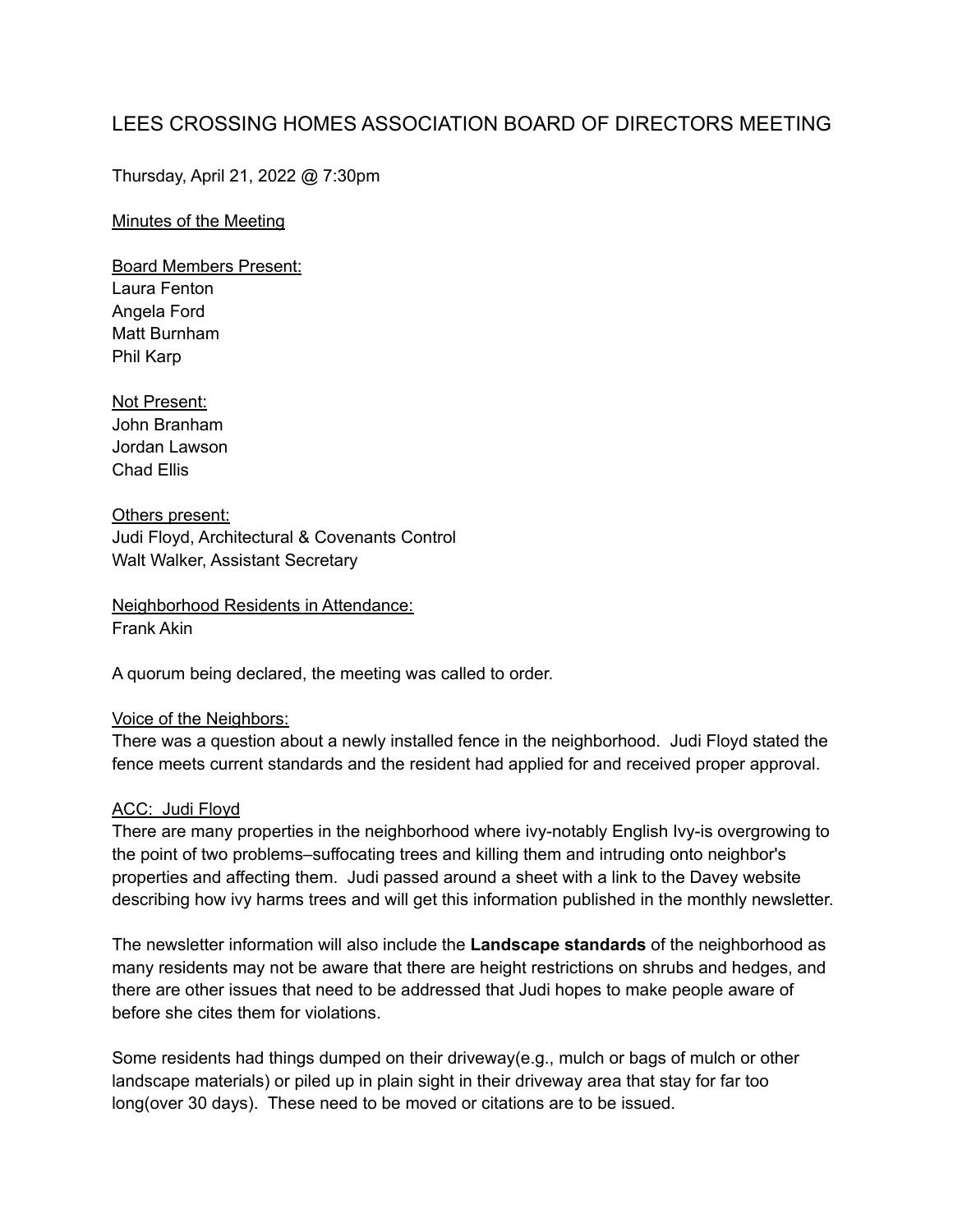It should be noted that fines are piling up on residents who have been violating these and other standards of the neighborhood.

Treasurer Report: Angela Ford

The financial reports were emailed to directors before the meeting.

14 still unpaid annual assessments.

Liens have been collected where homes have been sold or refinanced as these liens have to be settled in closing.

Motion to approve the financial report was made(Burnham) and 2nd(Karp) and the vote approved the report through March.

### Swim and Tennis:

\*Coke machine-Chad Ellis still working to get his crew to come take it off the swimming pool area.

\*Phone at pool-Walt contacted Comcast and it is working now as the season approaches \*Website for swim team= leescrossing.swimtopia.com

\*Pool Opening-American Pools will set out furniture and clean it before opening. A work day will be needed to wash the pool deck and clean the pool area. Proposed cleaning day is Saturday, May 14 @ 10am. Afternoon swim team practices begin May 16. Opening day for all neighbors is Thursday afternoon May 26.

\*Tennis/Pickleball-Court 3 now has PB lines and Matt will be conducting another "how to play" clinic in the next month. Tennis court resurfacing is coming up in the next 1-2 years.

## Social/Clubhouse:

\*Camera installation-Phil Karp working on it. Problem is it is a small job and so hard to find anyone to come out to take care of such a small job. He will keep at it.

\*Saturday April 23 dinner theater attendance is capped due to clubhouse capacity and Abby Avery(in charge of the event) has made arrangements. Board members discussed how such an event and future events need to have better communication to the neighborhood and to the appropriate Board members if things are not within budget or have problems arise in their planning.

\*Clubhouse-Chad Ellis (items voted on and approved)-max capacity is 85. A Samsung Smart TV (capable of streaming best) will be purchased after AT&T has completed installation of fiber and quotes on service are compared to what we have now.

Back splash in the bathrooms to be installed at a cost of \$350.

## Other Agenda Items:

\*Kiwanis flags-board members present did not want to pay Kiwanis for the flags because there is no one yet to put them out on holidays so it was decided to look at neighbors who may want to do this–Boy Scout families or families of veterans. If there is, the flags will be bought on our own.